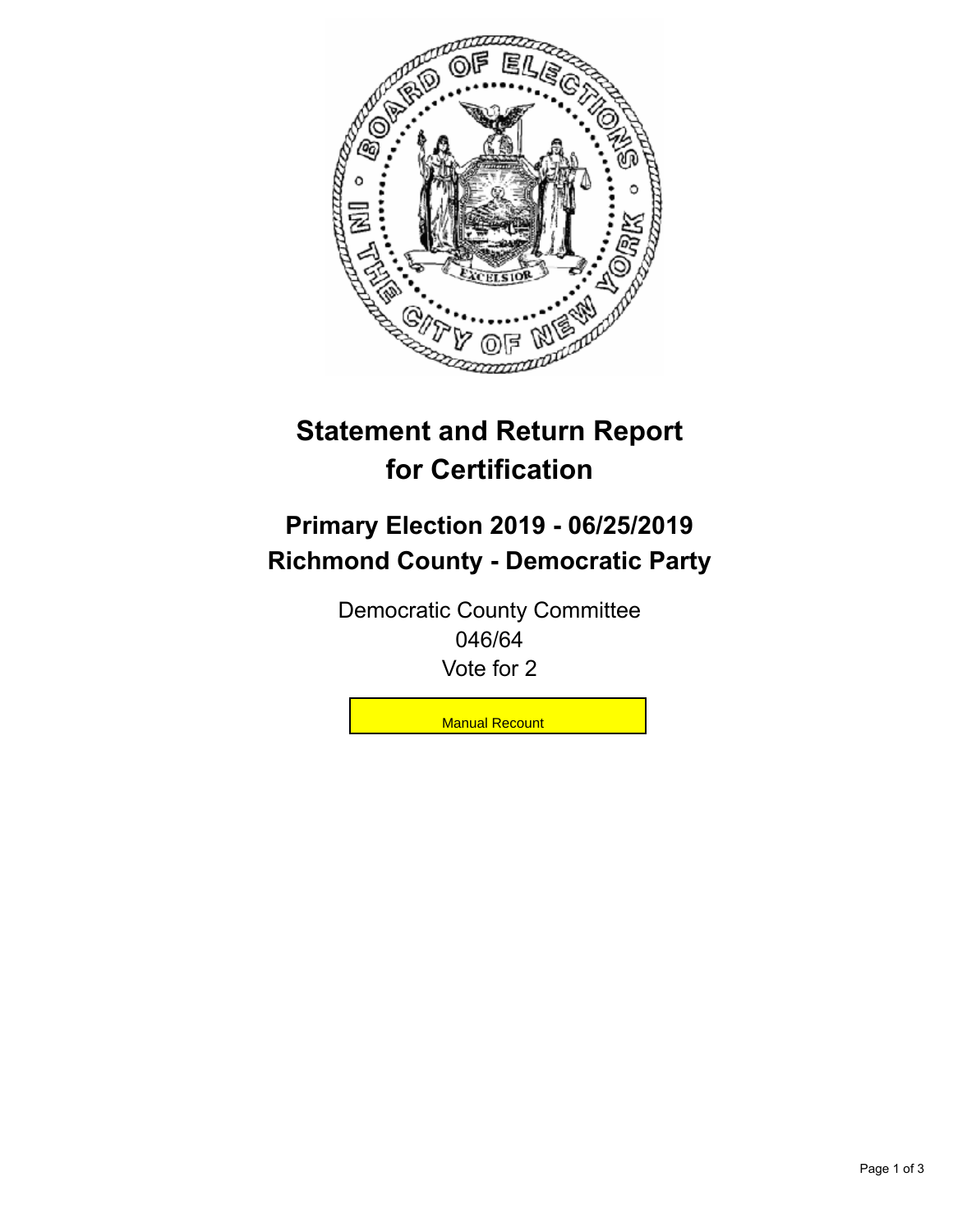

## **Assembly District 64**

| <b>PUBLIC COUNTER</b>                                    | 3 |
|----------------------------------------------------------|---|
| <b>MANUALLY COUNTED EMERGENCY</b>                        | 0 |
| ABSENTEE / MILITARY                                      | 2 |
| AFFIDAVIT                                                | 0 |
| <b>Total Ballots</b>                                     | 5 |
| Less - Inapplicable Federal/Special Presidential Ballots | 0 |
| <b>Total Applicable Ballots</b>                          | 5 |
| PETER J. KILLEN                                          | 3 |
| DIANE J. SAVINO                                          | 3 |
| VANESSA M. STECKLER                                      | 0 |
| <b>Total Votes</b>                                       | 6 |
| Unrecorded                                               | 4 |